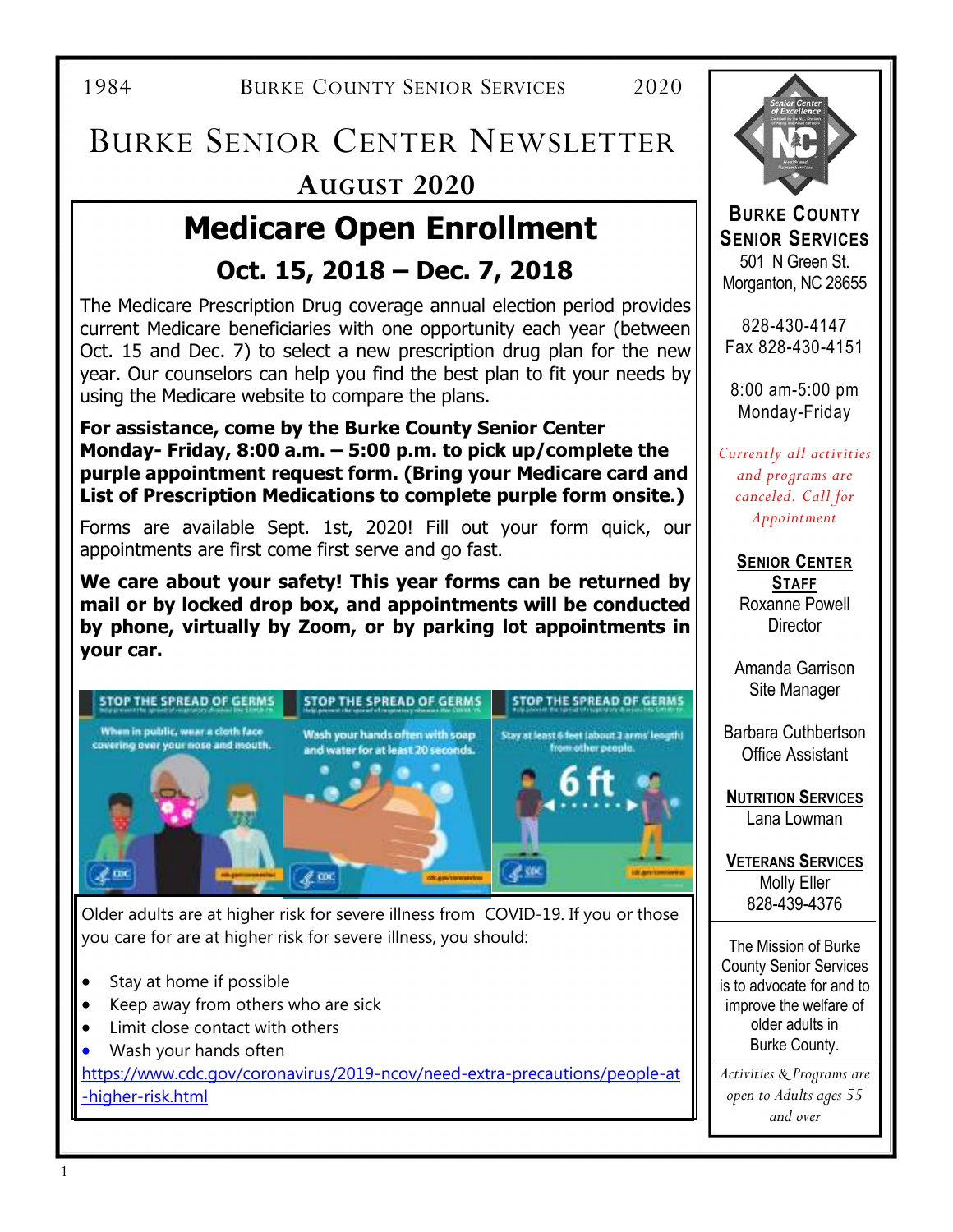## **Senior Center Virtual Classes**

The Burke Senior Center will be offering the following classes by Zoom this month: \*Please call the Senior Center or Email Amanda to register for the Virtual Programs.

**Virtual Brain Games:** Tuesday August 4th at 1:00pm. Join us for some fun games, riddles and trivia to exercise your brain.

**Virtual Extra Help Program Information:** Thursday August 6th at 2:00pm. This meeting will answer general questions about the Extra Help program and if you may qualify and how you can apply for the program. Medicare beneficiaries can qualify for Extra Help with their Medicare prescription drug plan costs. To qualify for the Extra Help, a person must be receiving Medicare, have limited resources and income, and reside in one of the 50 States or the District of Columbia.

**Virtual Chair Exercise:** Friday August 7th at 9:00am, Tuesday August 11th at 9:00am, and Monday August 24th at 9:30am.Join us for a light stretching and exercise class that you can follow along at home in a chair.

**Virtual Medicare 101:** Wednesday August 12th at 1:00pm. If you will be turning 65 in the next few months this can be a valuable program. We will be discussing the parts of Medicare and how they work and what you might need.

**Virtual PACT Caregiver Meeting:** Tuesday August 25th at 2:00pm. Join us for a reunion of our caregiver support group. We will be checking in with everyone and helping with resources and questions about caregiving during COVID-19.

| Information                                                                                                                                                                                                                                                    |                                                                                                                                                                                                                                                                                                   |                                                                                                                                                                                                                                                                                                                                                                                                       |  |  |  |  |  |
|----------------------------------------------------------------------------------------------------------------------------------------------------------------------------------------------------------------------------------------------------------------|---------------------------------------------------------------------------------------------------------------------------------------------------------------------------------------------------------------------------------------------------------------------------------------------------|-------------------------------------------------------------------------------------------------------------------------------------------------------------------------------------------------------------------------------------------------------------------------------------------------------------------------------------------------------------------------------------------------------|--|--|--|--|--|
| <b>INFORMATION AND</b><br><b>ASSISTANCE FOR</b><br><b>OLDER ADULTS</b><br>Call the senior center at<br>430-4147 for information<br>about services or<br>resources in Burke County.                                                                             | <b>NCBAM HOPE LINE</b><br>If you are 65 or older and<br>feel isolated or lonely, the<br>North Carolina Baptist Aging<br>Ministry wants to help! A<br>friendly voice is available<br>Monday-Friday<br>from 9am to 9pm.<br>1-866-578-4673                                                           | <b>TRANSPORTATION</b><br>Handi-Care, Inc. in Drexel receives a<br>grant to provide free medical<br>transportation.<br>828-437-8429<br>Greenway Public Transportation<br>provides general and Medicaid<br>transports. 828-464-9444                                                                                                                                                                     |  |  |  |  |  |
| <b>COVID 19 INFO LINE</b>                                                                                                                                                                                                                                      | <b>LEGAL ASSISTANCE</b><br><b>FOOD PANTRIES</b>                                                                                                                                                                                                                                                   |                                                                                                                                                                                                                                                                                                                                                                                                       |  |  |  |  |  |
| <b>Burke County Emergency</b><br>Services has an<br>information line if you have<br>questions about the<br>symptoms of COVID 19.<br>Call them with questions at<br>$(828)764-9388.$<br>After Hours Line NC<br><b>Public Information Line</b><br>1-866-462-3821 | If you are in need of food, here<br>are a few options. Contact the<br>senior center for a full list of<br>pantries in the county.<br><b>Burke United Christian Ministries:</b><br>828-433-8075<br>The Outreach Center:<br>828-439-8300<br><b>East Burke Christian Ministries:</b><br>828-397-7074 | Legal Aid of North Carolina- Foothills<br>(Appointment schedules may be altered by<br>closure.)<br>Staff from Legal Aid partner with the senior<br>center to provide Will Clinics annually.<br>This is an opportunity<br>to make simple wills for persons over age 60.<br>If interested, call us to be added to the<br>waiting list. For more information, call the<br>senior center at 828-430-4147. |  |  |  |  |  |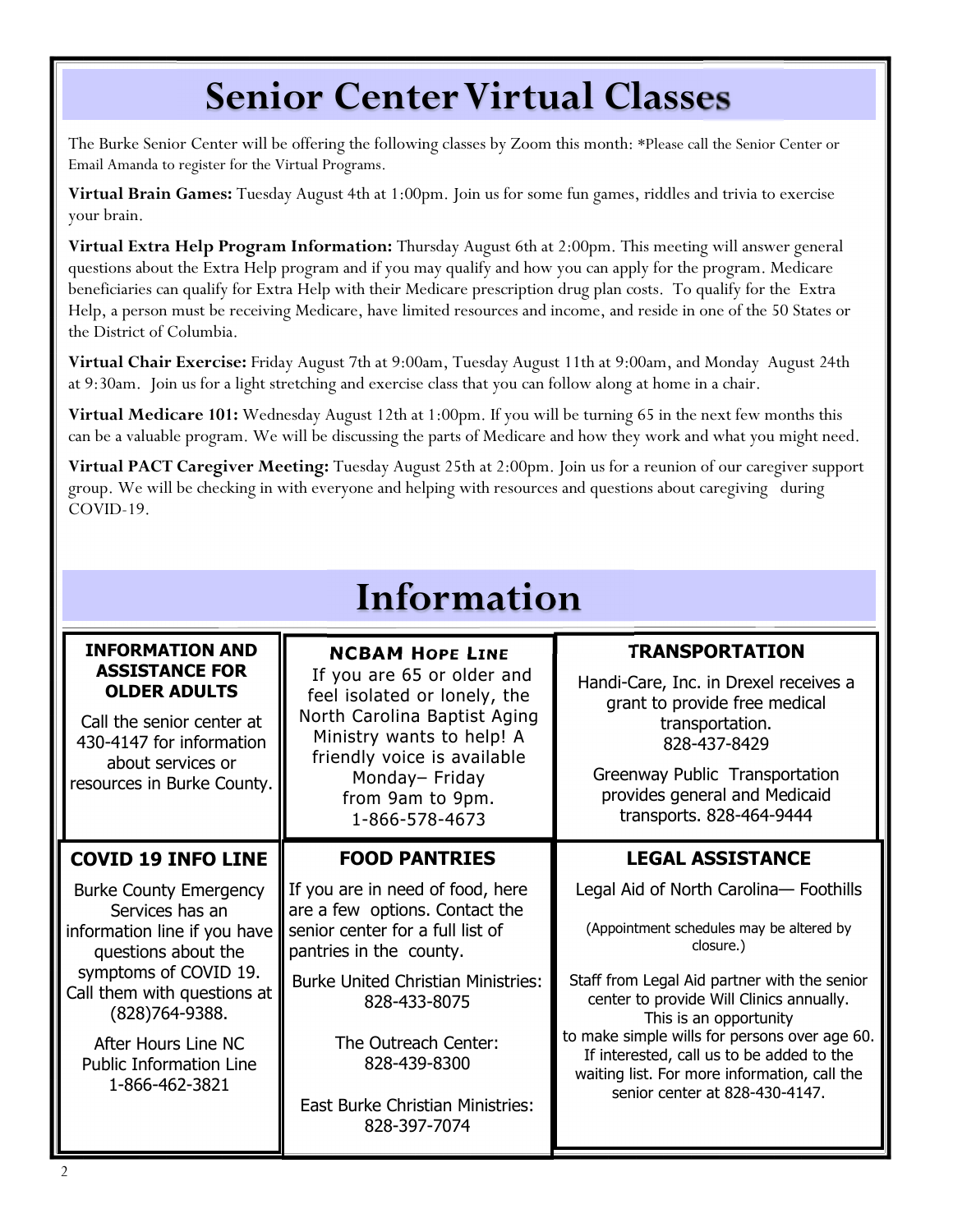| August 2020                                                                                                                        |                                                                                                                                                                                                                                                 |                                                                                                                                                                                                      |                                                                                                                                                                                      |                                                                                                                                             |  |  |
|------------------------------------------------------------------------------------------------------------------------------------|-------------------------------------------------------------------------------------------------------------------------------------------------------------------------------------------------------------------------------------------------|------------------------------------------------------------------------------------------------------------------------------------------------------------------------------------------------------|--------------------------------------------------------------------------------------------------------------------------------------------------------------------------------------|---------------------------------------------------------------------------------------------------------------------------------------------|--|--|
| <b>Monday</b>                                                                                                                      | <b>Tuesday</b>                                                                                                                                                                                                                                  | Wednesday                                                                                                                                                                                            | <b>Thursday</b>                                                                                                                                                                      | Friday                                                                                                                                      |  |  |
| 3<br>10:00 Virtual 10<br>Warning Signs of<br>Alzheimer's                                                                           | $\overline{4}$<br>1:00 Virtual Brain Games                                                                                                                                                                                                      | 5<br>If you are turning 65<br>and need help with<br>Medicare, phone<br>appointments are<br>available.<br>Call (828) 430-4147<br>to schedule an<br>appointment.                                       | 6<br>Last Day to register to<br>play August Virtual<br>Bingo!!<br>2:00 Virtual Extra Help<br>Program Information                                                                     | 9:00 Virtual Chair<br>Exercise<br>10am Virtual Substance<br>use, Misuse and Opioids<br>11:15 Virtual Commonly<br><b>Misused Medications</b> |  |  |
| 10                                                                                                                                 | 11                                                                                                                                                                                                                                              | 12                                                                                                                                                                                                   | 13                                                                                                                                                                                   | 14                                                                                                                                          |  |  |
| 10:00 Virtual<br>Understanding<br>Alzheimer's & Dementia                                                                           | 9:00 Virtual Chair<br>Exercise<br>12:00 Virtual Living with<br>Alzheimer's for<br>Caregivers-Early stages<br>$-Part 1$                                                                                                                          | 1:00 Virtual Medicare<br>101                                                                                                                                                                         | 1:30 Virtual Substance<br>use, Misuse and Opioids<br>2:45 Virtual Commonly<br><b>Misused Medications</b><br>2:00 Virtual Dementia<br>Conversations: Driving,<br><b>Doctor Visits</b> | <b>National</b><br><b>Creamsicle Day</b>                                                                                                    |  |  |
| 17                                                                                                                                 | 18                                                                                                                                                                                                                                              | 19                                                                                                                                                                                                   | 20                                                                                                                                                                                   | 21                                                                                                                                          |  |  |
| 2:00 Virtual Effective<br>Communication<br>Strategies                                                                              | 12:00 Virtual Living with<br>Alzheimer's for<br>Caregivers-Early stages<br>$-Part 2$                                                                                                                                                            | 10am Virtual Substance<br>use, Misuse and Opioids<br>11:15 Virtual Commonly<br><b>Misused Medications</b><br>12:00 Virtual Healthy<br>Living for your Brain and<br>Body During a Pandemic            | 2:00 Virtual<br>Understanding and<br><b>Responding to Dementia</b><br><b>Related Behavior</b>                                                                                        | <b>National Senior</b><br><b>Citizens Day</b>                                                                                               |  |  |
| 24                                                                                                                                 | 25                                                                                                                                                                                                                                              | 26                                                                                                                                                                                                   | 27                                                                                                                                                                                   | 28                                                                                                                                          |  |  |
| 9:30am Virtual Chair<br>Exercise<br>10:00 Virtual<br>Understanding and<br><b>Responding to Dementia</b><br><b>Related Behavior</b> | 12:00 Virtual Living with<br>Alzheimer's for<br>Caregivers-Early stages<br>-Part 3<br>2:00 Virtual PACT<br><b>Caregiver Meeting</b><br>1:30 Virtual Substance<br>use, Misuse and Opioids<br>2:45 Virtual Commonly<br><b>Misused Medications</b> | 2:00 Virtual Dementia<br><b>Legal and Financial Issues</b>                                                                                                                                           | 2:00 Virtual Effective<br>Communication<br><b>Strategies</b>                                                                                                                         | Remain active while<br>we're far apart.<br>Google <i>go4life</i> for<br>workout videos you can<br>do in your living room.<br>Go4Life.       |  |  |
| 31<br><b>National Eat</b><br><b>Outside Day!</b><br>3                                                                              | <b>Burke Senior</b><br><b>Center</b><br>501 N. Green St<br>Morganton, NC 28655<br>(828) 430-4147<br>Certified Senior Center of<br>Excellence                                                                                                    | In response to<br>COVID-19, Burke<br><b>County Senior</b><br>Services is suspending<br>all programs/activities<br>until further notice.<br>Staff can still be<br>reached by calling<br>828-430-4147. | *Please call the Senior<br>Center or Email<br>Amanda to register for<br>the Virtual Programs.<br>828-430-4147<br>amanda.garrison<br>@burkenc.org                                     | Virtual Programs are<br>offered by:<br><b>Burke Senior Center</b><br>Alzheimer's Association<br>Vaya Health                                 |  |  |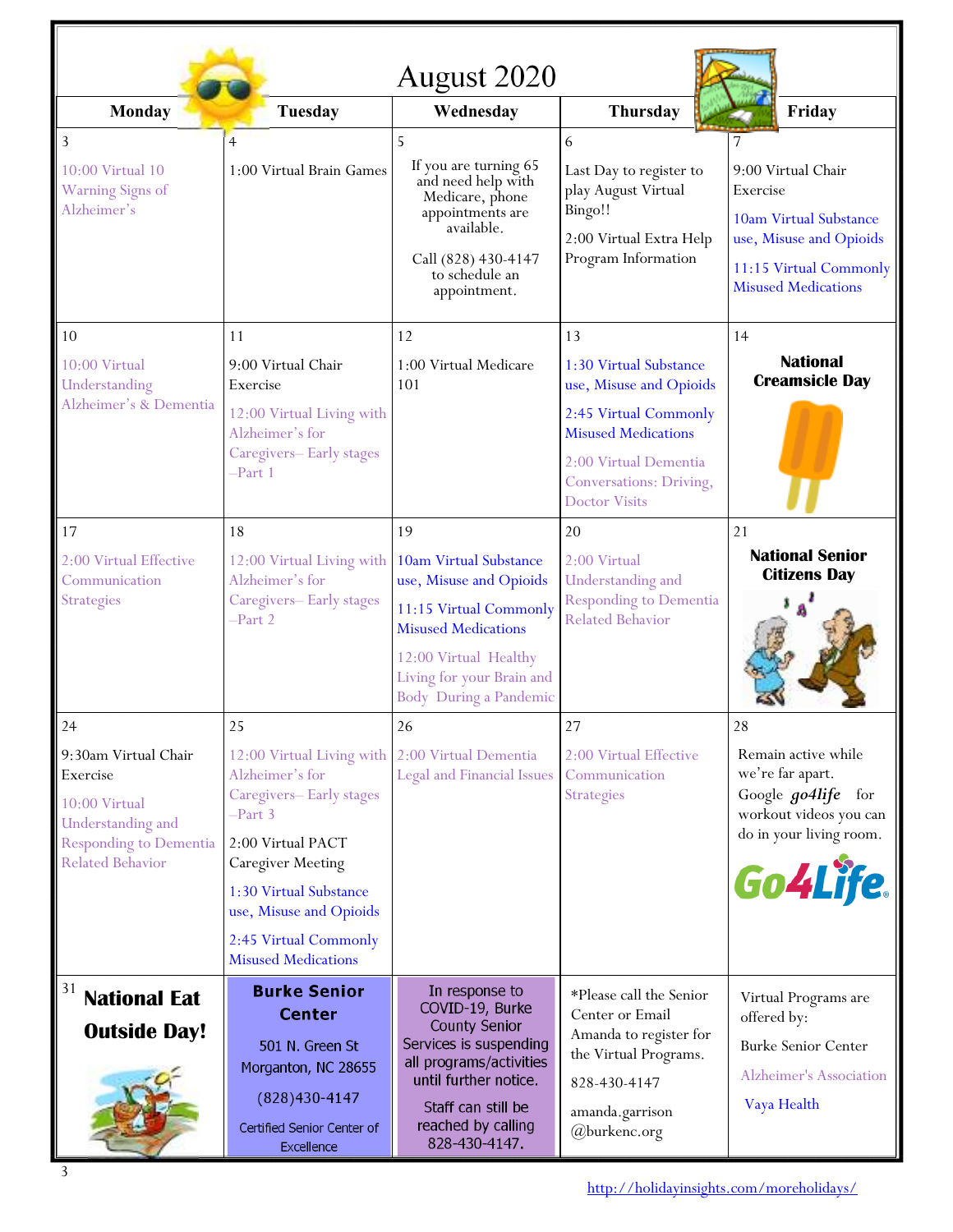## **Alzheimer's Association Virtual Programs**

Burke Senior Center is excited to partner with the Alzheimer's Association to connect you to training. Attendees are invited to join via video/webinar or through a toll-free number. There is no charge to participate, but registration is required. For a complete list of upcoming virtual programs or to register for a class, visit alz.org/northcarolina/ helping\_you/virtual-offerings or call 800-272-3900. Participants will be sent conferencing details prior to the date.

**Understanding Alzheimer's and Dementia** August 10, 2020 | 10:00-11:00 AM

**10 Warning Signs of Alzheimer's** August 3, 2020 | 10:00-11:00 AM

**Living with Alzheimer's for Caregivers -Early-stage**  *(three-part series)* Part 1 - August 11 | NOON-1:00 PM Part 2 - August 18 | NOON-1:00 PM Part 3 - August 25 | NOON-1:00 PM

**Healthy Living for Your Brain and Body During a Pandemic** August 19, 2020 | NOON-1:30 PM

**Effective Communication Strategies** August 17, 2020 | 2:00-3:00 PM August 27, 2020 | 2:00-3:00 PM

**Understanding and Responding to Dementia- Related Behavior** August 20, 2020 | 2:00-3:00 PM August 24, 2020 | 10:00-11:00 AM

**Dementia Conversations: Driving, Doctor Visits, Legal & Financial Planning** August 13, 2020 | 2:00-3:00 PM

**Legal and Financial Issues** August 26, 2020 | 2:00-4:00 PM

# **Upcoming August Training Opportunities**

Burke Senior Center is excited to partner with VAYA again for another great training. VAYA has established a schedule for August that provides four opportunities to obtain information on related topics. Each week, we will be hosting a web-based learning opportunity for: "Substance Use, Misuse, and the Opioid Crisis, *And,* Commonly Misused Medications: Medication Effects on the Aging Brain ." Each learning segment will be one hour in length, with a 15 minute break between segments. Each is accredited through the North Carolina Division of Health Service Regulation (DHSR). This accreditation allows for the opportunity of earning 1 contact hour for each hour of education received. This is a FREE training for all seniors, caregivers, family members and professionals.

| Friday August 7th         | $10:00 - 11:00$ am | Substance Use, Misuse, and the Opioid Crisis                           |
|---------------------------|--------------------|------------------------------------------------------------------------|
| (Register by August 4th)  | $11:15-12:15$ pm   | Commonly Misused Medications: Medication Effects on the<br>Aging Brain |
| Thursday August 13th      | $1:30pm-2:30pm$    | Substance Use, Misuse, and the Opioid Crisis                           |
| (Register by August 10th) | $2:45pm-3:45pm$    | Commonly Misused Medications: Medication Effects on the<br>Aging Brain |
| Wednesday August 19th     | $10:00-11:00m$     | Substance Use, Misuse, and the Opioid Crisis                           |
| (Register by August 14th) | $11:15-12:15$ pm   | Commonly Misused Medications: Medication Effects on the<br>Aging Brain |
| Tuesday August 25th       | 1:30pm-2:30pm      | Substance Use, Misuse, and the Opioid Crisis                           |
| (Register by August 20th) | $2:35pm-3:45pm$    | Commonly Misused Medications: Medication Effects on the<br>Aging Brain |

Call or Email the Senior Center to register your name, email and choice of training date. Phone: 828-430-4147 or Email: Amanda.garrison@burkenc.org. The day before the webinar, you will receive an email with your link and instructions on how to sign in to the training.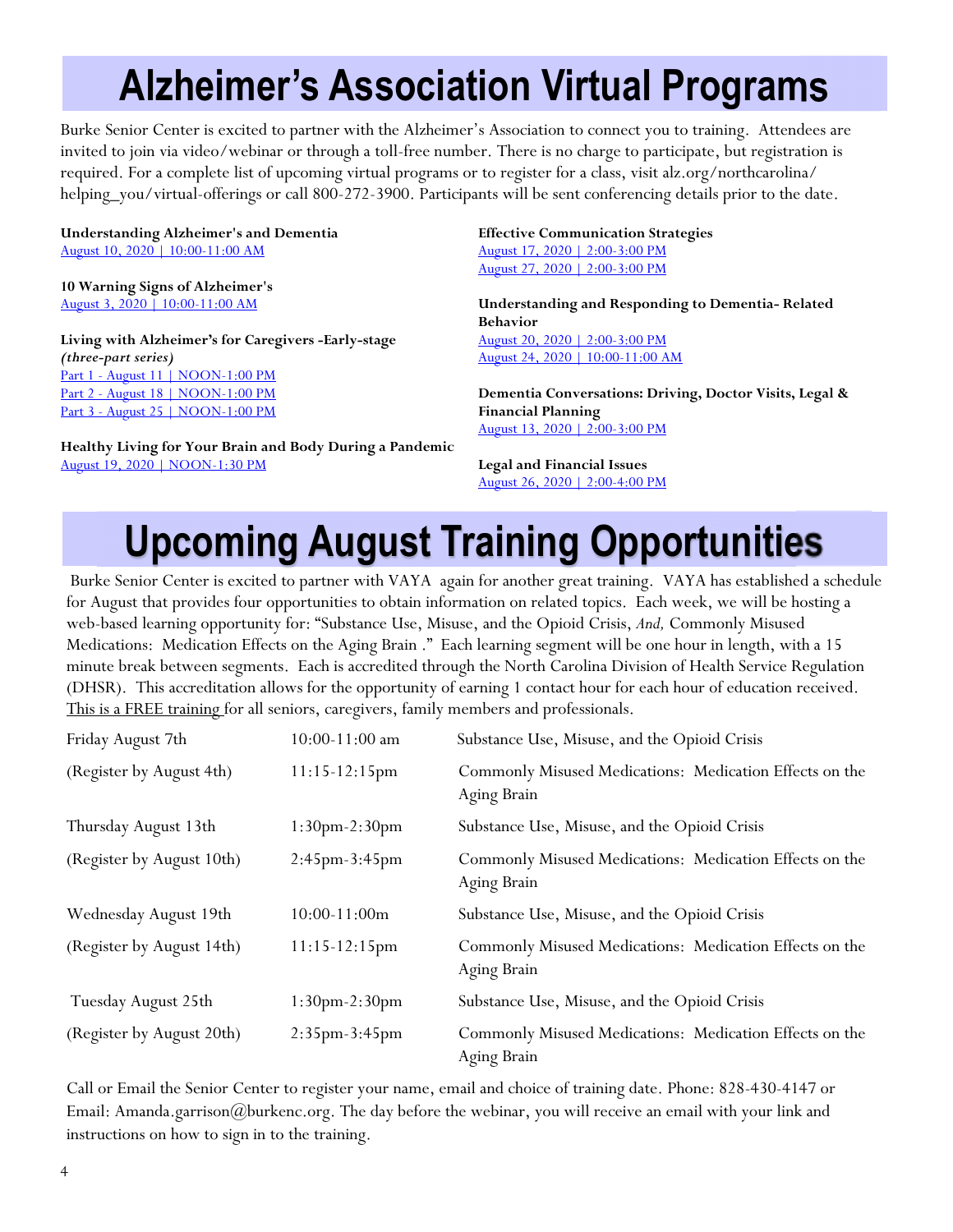## **Exercise Ideas**

We know nothing takes the place of exercising with friends, and hopefully we will see you back in our exercise classes soon! Until then, we encourage you to get out and walk on pretty days or put on some music in the house and move! Anything you do will keep your muscles toned, get your heart rate elevated and promote good balance. Look up these great websites below to exercise at home! (Check with your physician before beginning a exercise routine)

**Line Dancing** (submitted by Sharon Berry– Caldwell County) https://www.youtube.com/watch?v=uxRMn0FI19Y

**Tai Chi for Beginners with Dr. Paul Lam** (to improve immunity and reduce stress) https://www.youtube.com/watch?v=hIOHGrYCEJ4

**Endurance exercise workout** (from National Institute on Aging) https://www.youtube.com/watch?v=8E8iCYG16ho

**Other Go4Life Exercise Videos** (from National Institute on Aging) (strength, Balance, Flexibility) https://www.youtube.com/playlist? list=PLmk21KJuZUM4HTrJ7hrJ8yxhToKkJT8a8

# **Virtual Field Trip**

## Montreal, Canada

No need to leave the house to travel to Montreal. Visit this Expedia Travel video to have a virtual trip and learn about the largest city in Canada's Québec province .

https://www.youtube.com/watch?

v=poe2cLKw9ko&list=PLdgCSoJzrmKHhvEWqmb3-1tUQmT8ZWBrv&index=40

Fun Facts:

**1. Grey stone and red brick are the most common building materials used on Montreal homes** 

**2. The coldest day ever recorded in Montreal was on January 15th, 1957, with the all-time low of –37.8ºC** 

**3. Montreal is the fur capital of Canada, as the city produces over 80% of the nation's fur products**

**4. Montreal has a long human history stretching back over 8,000 years. It wasn't until 1535 that the first European – Jacques Cartier – laid eyes on what is today Montreal. Then 70 years later Samuel de Champlain set about creating a fur trading post. In 1642 the first real colony named Ville Marie was established.** 

**5. Montreal is one of the five largest French speaking cities in the world. Paris is first.** 

**6. No building in Montreal can be taller than the cross on the Mount Royal Mountain.** 



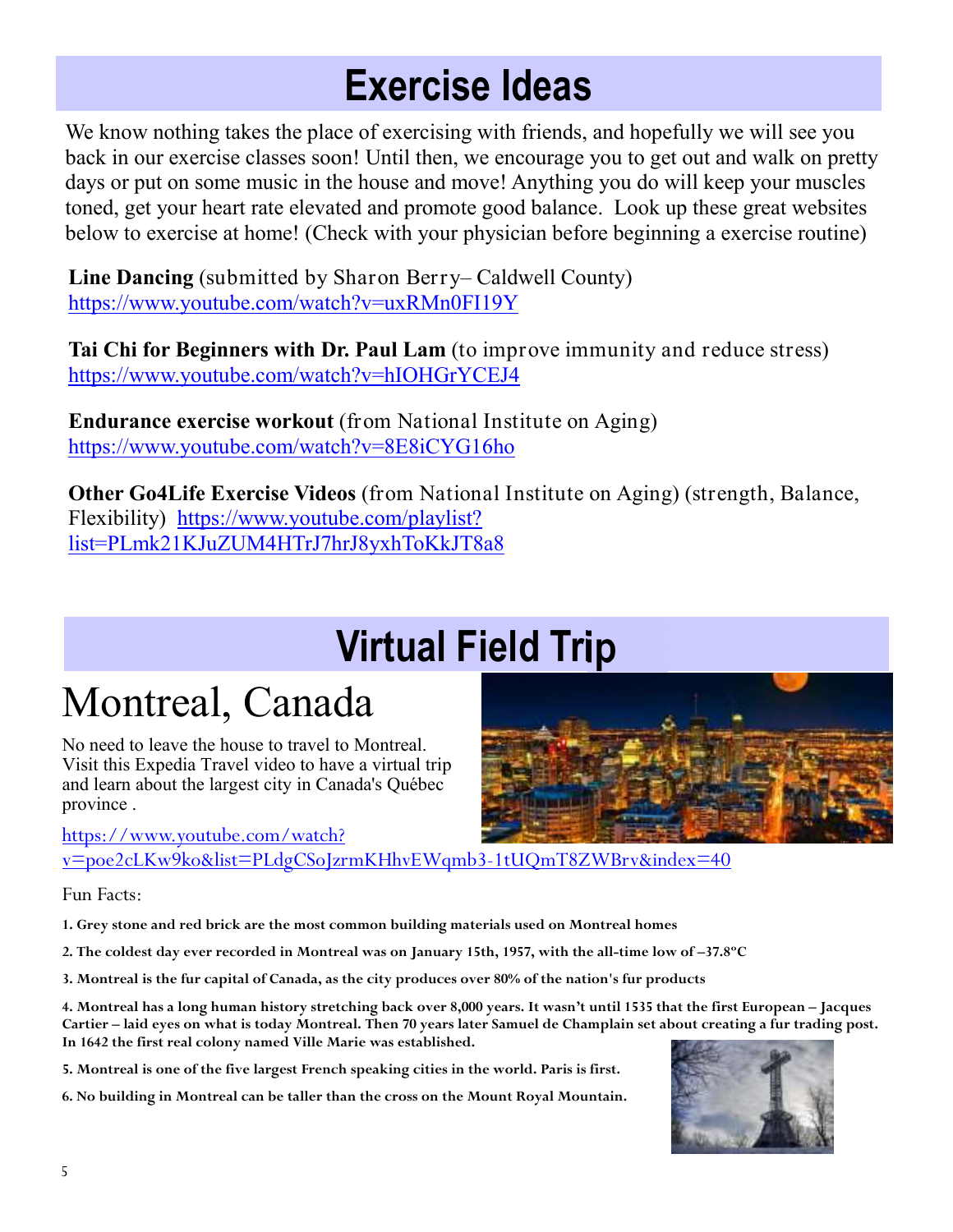# **Medicare**

## **Virtual Medicare 101**

Wednesday August 12th, 1pm-2:30pm

If you will be turning 65 in the next few months this can be a valuable program. We will be discussing the parts of Medicare and how they work and what you might need. Call or Email the Senior Center to register your name and email. Phone: 828-430-4147 or Email: Amanda.garrison@burkenc.org. The day before the webinar, you will receive an email with your link and instructions on how to sign in to the training.

## **Virtual Extra Help Program Information**

Thursday August 6th, 2-3pm

Medicare beneficiaries can qualify for Extra Help with their Medicare prescription drug plan costs. To qualify for the Extra Help, a person must be receiving Medicare, have limited resources and income, and reside in one of the 50 States or the District of Columbia.

This meeting will answer general questions about the Extra Help program and if you may qualify and how you can apply for the program.

Phone: 828-430-4147 or

Email: Amanda.garrison@burkenc.org. The day before the webinar, you will receive an email with your link and instructions on how to sign in to the training.

### **Extra Help Program**

QUALIFICATIONS AND BENEFITS OF EXTRA HELP FOR COSTS OF PRESCRIPTION DRUG PLANS

**Income limits** to qualify for Extra Help are: Individual, \$18,732 Couple, \$25,368

**Asset limits:** Individual, \$14,390 Couple, \$28,720 (cash, investments—do not count your home)

With Extra Help, you save on premium costs, co-pays, deductibles, and you may avoid a coverage gap. We can assist with applications. Please call 430-4147 for an appointment.



**N.C. Department of Insurance • Mike Causey, Commissioner 855-408-1212 (toll free) • www.ncdoi.com** 

# **National Immunization awareness month <br>
National Immunization awareness month**

**Vaccines are an important step in protecting against serious and sometimes deadly diseases. Even healthy adults can become seriously ill and can pass certain illnesses on to others.** 

Immunizations are especially important for older adults and for adults with chronic conditions such as asthma, COPD, diabetes, or heart disease.

Medicare covers a number of vaccines for beneficiaries under Medicare Part B and the Medicare prescription drug plans (Part D).

Ask a SHIIP counselor for more information.

## AUGUST

#### **S.H.I.I.P.**

#### **(SENIORS HEALTH INSURANCE INFORMATION PROGRAM)**

Staff and volunteers are trained by the S.H.I.I.P. division of the NC Dept. of Insurance to answer questions about Medicare, Medicare Advantage Plans, Medicare Prescription Drug coverage, Medicare Supplement policies and Long Term Care Insurance. Please call for Information or assistance from a counselor – (828) 430-4147. To call SHIIP Toll Free, dial 1-855-408-1212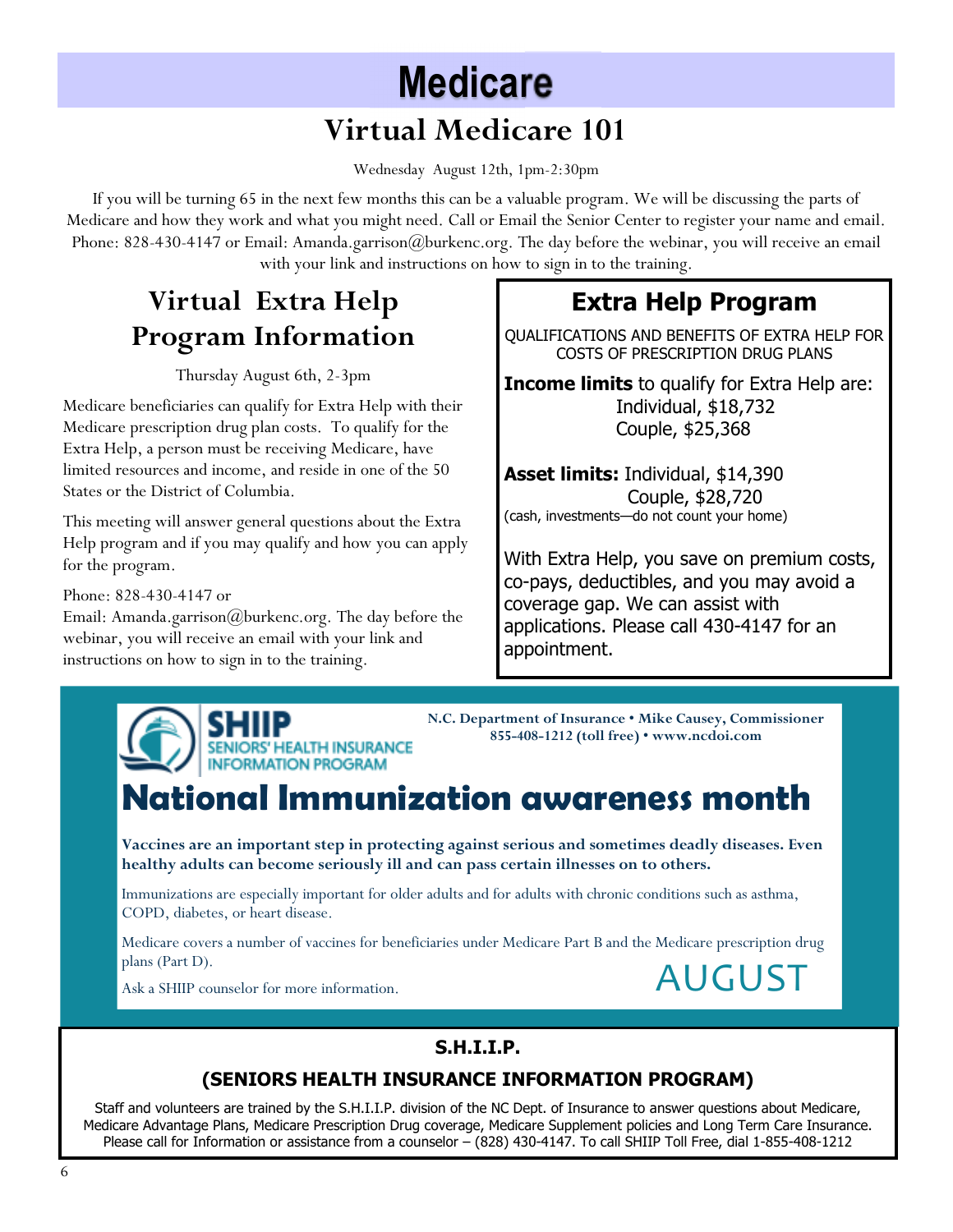## **August Progressive Quarantine Bingo**

Name:

Phone #:

| $\mathbf{B}$ | $\bf I$   | N            | $\mathbf G$ | $\mathbf{O}$ |
|--------------|-----------|--------------|-------------|--------------|
| $(1-15)$     | $(16-30)$ | $(31-45)$    | $(46-60)$   | $(61-75)$    |
|              |           |              |             |              |
|              |           |              |             |              |
|              |           |              |             |              |
|              |           |              |             |              |
|              |           |              |             |              |
|              |           |              |             |              |
|              |           | <b>FREE</b>  |             |              |
|              |           | <b>SPACE</b> |             |              |
|              |           |              |             |              |
|              |           |              |             |              |
|              |           |              |             |              |
|              |           |              |             |              |
|              |           |              |             |              |

Join us for an at home long lasting game of bingo quarantine style.

How this game will work:

- 1. Use the blank card above to create your very own personal bingo card by marking each blank space with a number from that column (do not repeat any numbers).
- 2. Once you have created your card, send a picture of your card by email or if unable to take a photo call us to register for the Bingo game. (Must be registered by **August 6th** to win a prize.)
- 3. Game will begin on August 1st– Each day a number will be released on our Facebook page and registered players can be emailed or called. (weekend numbers will be given on Mondays). The game will last all month and all winning cards will be entered into a drawing for a gift.
- 4. Game will be played as regular BINGO with up, down, across and diagonal.
- 5. Have fun!